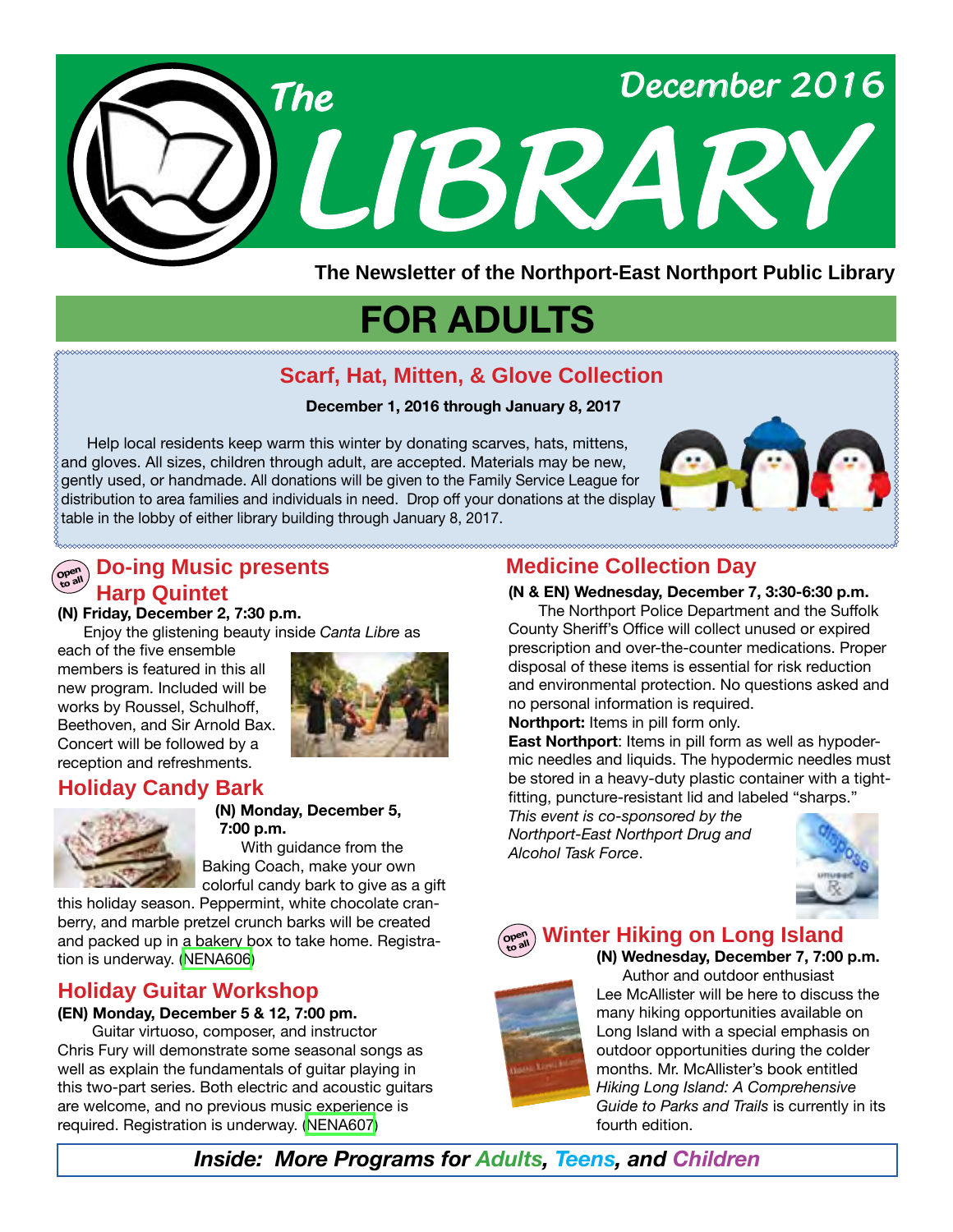**Wednesday, December 7, (N) 9:30-10:30 a.m., and (EN) 11:00 a.m.- 12:00 p.m.** A nurse from Visiting Nurse Service



is available to provide a free blood

#### pressure check. **(N) Monday, December 12, 7:00 p.m.**

 Social networking online: Facebook, Twitter, & YouTube. What is it all about? Come to this lecture and demo class and find out. We will discuss social networking sites, instant messenger programs, and blogs. Learn how to post pictures and videos online and much more. Parents: help your kids use social networking safely.

**(N) Thursday, December 8, 7:00 p.m.**

**Northport:** *"CHICKADEES" Creative Art Studio Student Art Exhibition*  **Art Talk Friday, December 9, 7-9 p.m.** All are welcome. A collection of bird paintings in acrylics on 12" x 12" stretched canvases

 This hands-on class provides an understanding of the latest version of Windows. Learn how to use the desktop to work with files, folders, and applications. Use the new start menu, help, search, and much more. Prerequisite: basic computer knowledge. Registration is underway. ([NENC131](http://alpha1.suffolk.lib.ny.us/record%3Dg1040832~S43))

# **FOR ADULTS**

#### **Career Program**

# **FOR ADULTS**

**(EN) Wednesday, December 14, 10:00 a.m.-12:00 p.m.** [\(NENA613\)](http://alpha1.suffolk.lib.ny.us/record%3Dg1068357~S43)

**(N) Tuesday, December 20, 9:30 a.m.-11:30 a.m.**  [\(NENA614\)](http://alpha1.suffolk.lib.ny.us/record%3Dg1068403~S43)

A volunteer HIICAP counselor will answer questions about Medicare and supplementary insurance. Registration begins December 1.

#### **Hands On Introduction to Windows 10**

# **Ope<sup>n</sup> to all All About Facebook, Twitter, & YouTube**

# **Gallery Exhibits**



**Ope<sup>n</sup> to all**

#### **(N) Wednesday, January 4, 7:00 p.m.**

# **Ope<sup>n</sup> to all All About the iPad & iPhone**

#### **Ope<sup>n</sup> to all An Afternoon of Beautiful Horn Music with HORNUCOPIA**

#### **Fireside Friday: Northport Middle School Chamber Ensemble Ope<sup>n</sup> to all**

 Learn all about Apple's hottest gadgets. In this class you will get an introduction to the hardware, learn how to access the Internet and your email, understand the settings, use the apps and learn how to get new apps. Also discover many tips and tricks. Bring your iPad or iPhone, or just come and listen.

#### **Ope<sup>n</sup> to all**

# **Defensive Driving**

# $\sum_{\text{open}}$  NAC presents Patricia Shih: **Multicultural Holiday Concert**

*Please note: These courses promote safe driving and help participants maintain their driving skills. Check with your insurance company about the specific insurance and point reductions available to you.*



**(N) Saturday, December 3, 9:00 a.m.-3:30 p.m. Fee: \$36**

**East Northport:** *Life As I See It*

Applications are currently available at both library buildings.

## **AARP Smart Driver Course**

**(EN) Thursdays, December 1 & 8, 9:30 a.m.-12:30 p.m.** 

Registration is underway at the East Northport Library only. [\(NENA611](http://alpha1.suffolk.lib.ny.us/record%3Dg1067639~S43))

Fee: \$20 for AARP members (\$25 for non-members) payable to AARP by check or money order only at registration.

#### **(EN) Tuesday, January 10, 7:00 p.m.**

**Healthy Holiday Eating (N) Thursday, December 8, 2:00 p.m.**

> This hands-on class provides an understanding of the latest version of Windows. Learn how to use the desktop to work with files, folders, and applications. Use the new start menu, help, search, and much more. Prerequisite: basic computer knowledge. Registration begins December 27. [\(NENC003\)](http://alpha1.suffolk.lib.ny.us/record%3Dg1061941~S43)



# **Hands On Introduction to Windows 10**

Join Career Counselor Casey Savin to learn different tips and tricks to ace your interview and come out as the strongest candidate. Registration begins December 12. ([NENR110](http://alpha1.suffolk.lib.ny.us/record%3Dg1068617~S43))

#### **(EN) Monday, January 9, 7:30 p.m. Interviewing Etiquette & Techniques**

**(EN) Tuesday, January 3, and Wednesday, January 4, 7:00-10:00 p.m. Fee: \$36**

Applications are available at both library buildings beginning December 13.

# **Medicare Counseling**

## **Blood Pressure Check**

 The holiday season presents all kinds of temptations that can make sticking to a healthy eating plan a challenge. Registered Dietician Patrick Moran of Northwell Health will present an informative and practical approach to encourage healthy eating while still enjoying all the holidays have to offer.

#### **(N) Sunday, December 11, 2:00 p.m.**

Join HORNUCOPIA, a French horn quartet, for an

**Ope<sup>n</sup> to all Make Your Life a Blue Zone** 

afternoon concert of music featuring an eclectic mix of classical and holiday favorites for the entire family! HORNUCOPIA is comprised of a group of four friends, all career music educators and hornists from the Huntington area. A reception will follow the performance.



# $\begin{bmatrix} \cos\theta \\ \cos\theta \end{bmatrix}$  The Organic Winter Garden

#### **(N) Tuesday, December 13, 7:00 p.m.**

 Enjoy fresh vegetables and salads right through the winter months! Organic growing consultant Renato Stafford will explain how you can extend the growing season of your organic garden. Topics covered will include the importance of soil (compost), cold-hardy vegetables, zero-energy greenhouse designs, harvesting practices, and many time saving techniques.

#### **(N) Wednesday, December 14, 7:00 p.m.**



 Award-winning singer-songwriter Patricia Shih presents a lively holiday show for the whole family. Year-end holidays celebrated are Christmas, Chanukah, and Kwanzaa. Join Ms. Shih and her accompanist Stephen Fricker for an evening of joyous music and fun, as full audience participation is encouraged!

#### **(EN) Friday, December 16, 7:00 p.m.**

 Enjoy festive holiday music performed by the talented members of the Northport Middle School Chamber Ensemble under the direction of Anthony



Tramontana.

## **Staying Independent for Life**

#### **(EN) Wednesday, January 11, 10:00 a.m.**

 Falls are the leading cause of injury for older adults. The Suffolk County Department of Health will explain how to build confidence and reduce the probability of falls. Topics include balance and strength training, vision and medication review, and how to keep the home environment safe. Registration begins December 12. [\(NENA617](http://alpha1.suffolk.lib.ny.us/record%3Dg1068346~S43))



**(N) Tuesday, January 10, 11:00 a.m.**

 The blue zones are regions on the globe where people live the longest and, decade for decade, have the best health metrics. Dr. Stacey Funt, clinical professor in lifestyle medicine and health coaching at Stony Brook University Medical Center, will explore the common characteristics that these communities share, including diet, exercise, and stress management. Participants will come away with steps that they can take toward creating their own blue zones.

# **To find out if the Library is closed for inclement weather:**

- call the Library for a recorded message
- check the Library website at **www.nenpl.org**
- tune in to Cablevision News 12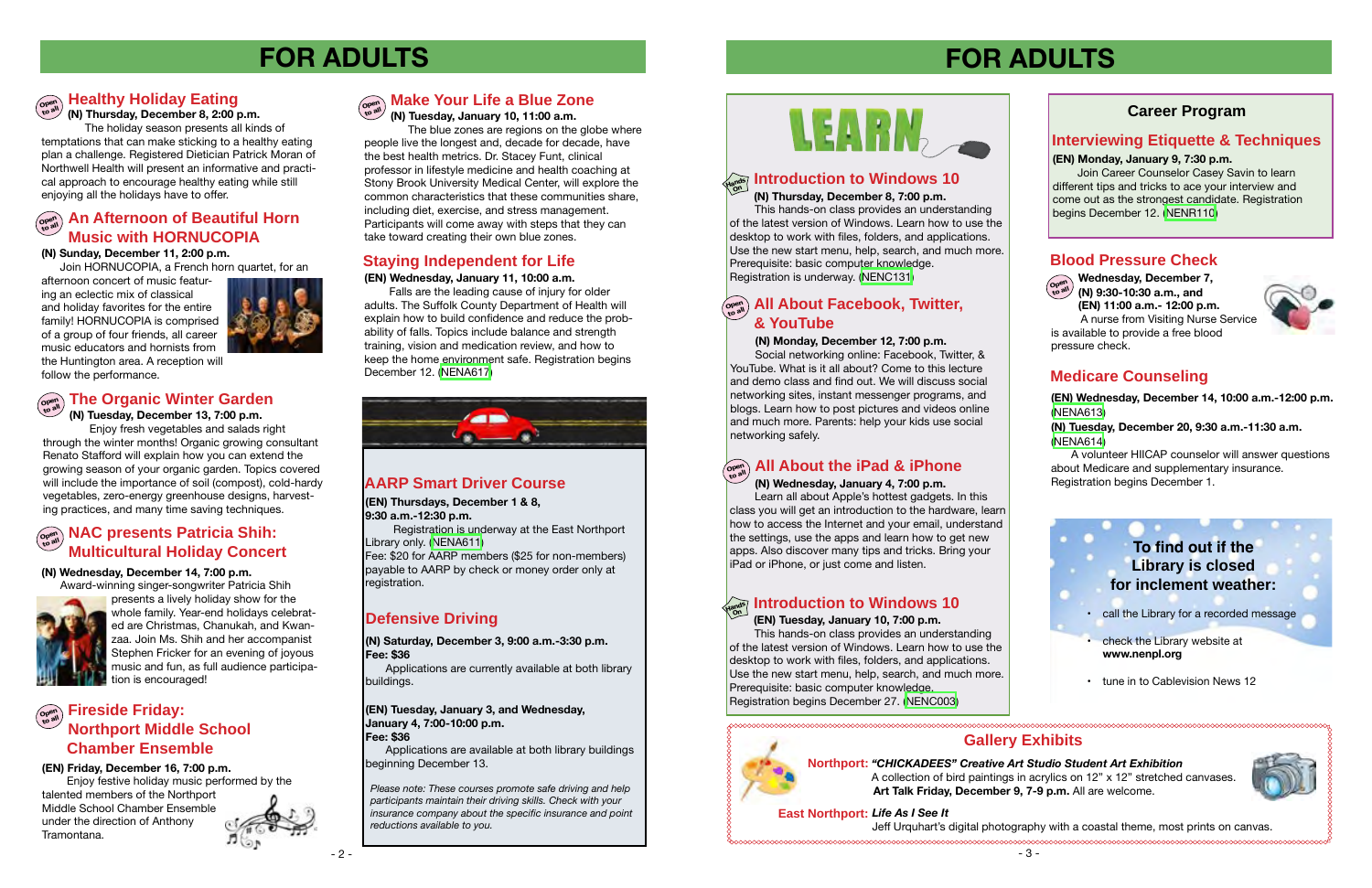- 5 -



**(N) Saturday, December 3, 1:00-2:30 p.m.** Play the fun card battle game *Magic: The Gathering.* Please bring your own *Magic: The Gathering* decks. ([NENY940\)](http://alpha1.suffolk.lib.ny.us/record%3Dg1068101~S43)

**Registration for Teen programs and Volunteer** 

# **Opportunities begins December 1.**

## **Speaking of Writing**



**(EN) Monday, December 19, 3:45-5:00 p.m.**

 Assist children in grades 1-5 as they create Lego projects and earn community service credit. ([NENY936\)](http://alpha1.suffolk.lib.ny.us/record%3Dg1068133~S43)

#### **(N) Thursday, December 29, 6:45-8:00 p.m.**

 Earn volunteer credit while you assist children learning to play chess. A basic knowledge of the game is required. [\(NENY937](http://alpha1.suffolk.lib.ny.us/record%3Dg1068146~S43))

# **FOR ADULTS**

**(N) Monday, December 19, 7:00 p.m.** The group will discuss *Empire Falls* by Richard Russo.



**(EN) Wednesday, December 7 & 21, 1:00-3:00 p.m.**

 Practice your English conversation skills and gain more confidence communicating in English in this friendly discussion class. Registration begins December 1. ([NENA615\)](http://alpha1.suffolk.lib.ny.us/record%3Dg1068415~S43)

**Join the Teen Services Department in creating** holiday play and snack packs for Huntington's Little Shelter Animal Rescue & Adoption Center. ([NENY935\)](http://alpha1.suffolk.lib.ny.us/record%3Dg1068125~S43)

#### **Quick Reads Ope<sup>n</sup>**

 **(EN) Fridays, December 2 & 16, 7:00 p.m.** Meet new friends and practice your English language conversation in a relaxed and friendly environment.

This program will resume in January. **to all**

#### **Friends** of the *From the* Northport-East Northport 1brary



HALF WILD

EMPIRE FALLS NICHER 19555

#### *Finding Dory*



#### **Fridays, (N) December 16 and (EN) December 23, 2:00 p.m.**

#### **Let's Talk English Conversation Ope<sup>n</sup> to all**

 The friendly but forgetful blue tang fish begins a search for her long-lost parents, and everyone learns a few things about the real meaning of family along the way. Rated PG. 97 min.

# **Friday Movies**



**(N) Friday, December 2, 7:00-8:30 p.m.**

 Join your fellow fandom fans in this special festive holiday workshop where you can make pixel art of your favorite characters for gifts or to keep yourself! ([NENY939](http://alpha1.suffolk.lib.ny.us/record%3Dg1068100~S43))





#### **(EN) Wednesday, December 7, 7:00-8:00 p.m.**

# **Magic: The Gathering**

### **Fandom Friday: Pixel Party**

## **Socrates Café**

#### **(N) Monday, December 12, 7:00-8:00 p.m.**

 Our philosophy club is a great opportunity for teens to delve into life's Big Questions in an enthusiastic atmosphere of free thinking, energetic exchange, and unique perspectives. Food for thought (refreshments) will be served. Newcomers are always welcome! ([NENY941\)](http://alpha1.suffolk.lib.ny.us/record%3Dg1068103~S43)



**Teen Volunteer Opportunities** *Open to students in grades 7-12* You may choose one volunteer opportunity in addition to Teen Advisory Board.

# **Teen Advisory Board: Little Shelter Gift Bags**

#### **Chess Club Volunteers**

**(N) Tuesdays, December 6 & 13, 2:00 p.m.**  Practice your basic Spanish conversation

by using the popular Mango Languages, an online resource provided by the Library. In each weekly meeting, participants will focus on and practice a chapter of Mango Conversations Spanish in a group setting.

# **Mango Conversations Spanish**



#### **Truth Be Told**

#### **Page Turners**

#### **Novel Ideas**

## **Short Story Central**

**(N) Tuesday, December 6, 7:00 p.m.** We will discuss selected stories from the collection *Half Wild* by Robin MacArthur.

**(N) Thursday, December 15, 2:00 p.m.** The group will discuss *The Traitor's Wife*  by Alyson Pataki.

*Independence Day: Resurgence* **Fridays, (N) December 2 and (EN) December 9, 2:00 p.m.**  Two decades after the first

Independence Day invasion, Earth is faced with a new extra-Solar threat. But will mankind's new space defenses be enough? Rated PG-13. 129 min.

*Closed captioning will be displayed.*

#### **Noon Year's Eve Party Volunteers**

**(N) Friday, December 30, 10:45 a.m.-12:15 p.m.**  Celebrate New Year's Eve with a countdown to noon! We'll have games, crafts, music, snacks, and more to ring in the New Year. [\(NENY938](http://alpha1.suffolk.lib.ny.us/record%3Dg1068186~S43))

#### **Practice Makes Perfect**



*Copies of the books are available at the Northport Library Circulation Desk. Short stories are available at both buildings.*

**(N) Thursday, December 1, 7:00 p.m.** Our nonfiction group will discuss *Lives in Ruins: Archaeologists and the Seductive Lure of Human Rubble* by Marilyn Johnson.

> On October 17, 2016 the Teen Services Department of the Northport-East Northport Public Library welcomed two-time National Book Award finalist Eliot Schrefer to its 25th Annual Speaking of Writing Distinguished Author Visit.

 More than 200 seventh graders from the district middle schools learned about Mr. Schrefer's writing process and his hands-on research, which included a trip to the Congo to study bonobos. After his presentation, the students were able to ask questions and speak with the author.

 View the complete list of distinguished authors who have participated in the Speaking of Writing program inspiring thousands of middle school students over the years: **www.nenpl.org/teens/speakingofwriting**

 $\mathbf{A} = \mathbf{A} \mathbf{A} + \mathbf{A} \mathbf{A} + \mathbf{A} \mathbf{A} + \mathbf{A} \mathbf{A} + \mathbf{A} \mathbf{A} + \mathbf{A} \mathbf{A} + \mathbf{A} \mathbf{A} + \mathbf{A} \mathbf{A} + \mathbf{A} \mathbf{A} + \mathbf{A} \mathbf{A} + \mathbf{A} \mathbf{A} + \mathbf{A} \mathbf{A} + \mathbf{A} \mathbf{A} + \mathbf{A} \mathbf{A} + \mathbf{A} \mathbf{A} + \mathbf{A} \mathbf{A} + \mathbf{A$ 

Visit the American Museum of Natural History for a discounted price, courtesy of The Friends of the Library. **The discount vouchers are \$10** and can be redeemed for general admission and one special exhibition, film, or live animal exhibition of the visitor's choosing.

 Vouchers are available, while supplies last, at the Circulation Desks at both library buildings. Please pay by cash or check payable to The Friends of the Library. [\(NENA616](http://alpha1.suffolk.lib.ny.us/record%3Dg1068513~S43))



**(N) Monday, December 19, 2:00 p.m.**

 Join us as we prepare for the holidays with a special screening of the modern comedy classic, *Elf*, starring Will Ferrell.

A young orphan child mistakenly crawls into Santa's bag and is transported back to the North Pole to be raised as an elf. Years later, Buddy learns that he is not really an elf and goes on a journey to New York City to discover his true identity. Grab some candy at the door, and don't forget your elf hat! Rated PG. 95 min.

#### **Holiday Film:** *Elf*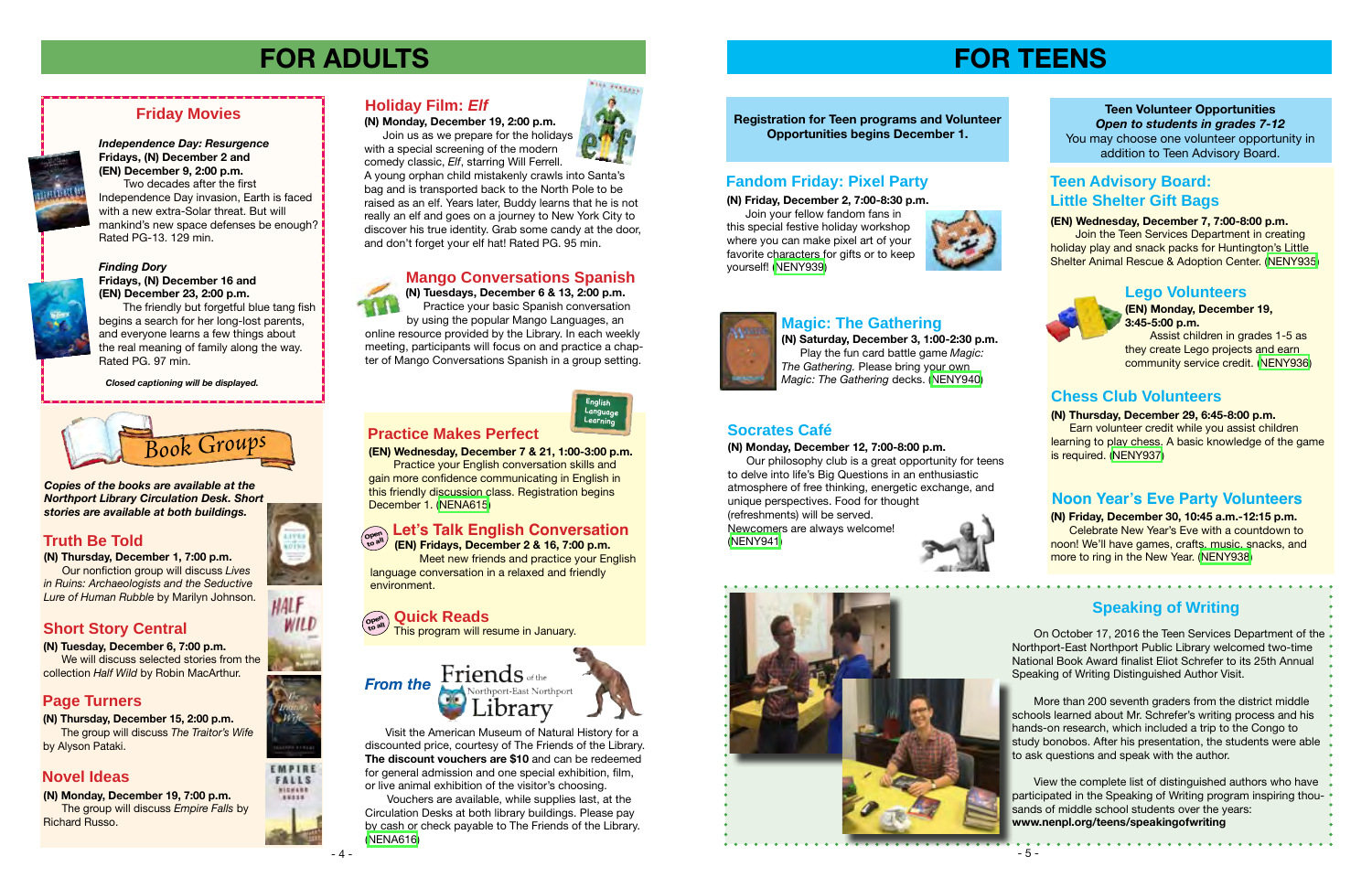

# **FOR CHILDREN**

#### **(EN) Tuesday, December 6, 7:00 p.m.**

 *Children birth-5 years with adult; siblings welcome* Bring your favorite cuddly teddy and join the fun as we share stories about bears, big and small, in this active family storytime with music, movement, and more! (30 min.)

# **FOR CHILDREN**



**(N) Fridays, December 2, 9, 10:00 a.m. (EN) Fridays, December 2, 9, 10:00 a.m.**  *Children birth-5 years with adult*

 We'll read stories, sing songs, share rhymes and fingerplays, and have fun in this interactive program for families. (30 min.)

# **Block Party!**

**(N) Tuesday, December 20, 7:00 p.m.**

# **drop in Anything Goes Legos**

 *Children in grades 4 and up* Come nominate your favorite book as we set the ballot for our Mock Newbery election on January 17. Check the Newbery Book Club page on the Library's website for a list of books the Club members have been reading this year. New members are always welcome. (60 min.)



#### **drop in Board Game Bonanza**

**(EN) Monday, December 19, 4:00 p.m.**  *Children in grades 1-5* Use the Library's Legos to build your own creation that will go on display in the Children's Room. (45 min.)

# **Newbery Club**

#### **Gingerbread Houses**



## **PJ Storytime: drop in Teddy Bear Time**





**(N) Saturday, December 17, 11:00 a.m.** *Children in grades K-5 with adult; siblings welcome*

 Guy Gagliano of Swan Bakery will inspire each family to build and decorate their

This month we travel to Spain through stories, art, music, and more! (60 min.) Registration begins December 1. ([NENJ100](http://alpha1.suffolk.lib.ny.us/record%3Dg1066971~S43))

#### **drop in Sensory Friendly Film**

own delicious gingerbread house. All materials will be provided. A non-refundable fee of \$8 (cash or check made out to the Northport-East Northport Public Library) must be brought to either library within 3 days of registration. Your REGISTRATION IS NOT COMPLETE until payment is received. Only one gingerbread house per family please. (60 min.) Registration begins December 1. [\(NENJ106\)](http://alpha1.suffolk.lib.ny.us/record%3Dg1067980~S43)

Enjoy a family friendly concert for little ones who love music, movement . . . and

**(N) Sunday, December 18, 2:00 p.m.** *Children 4 years and up with adult; siblings welcome*

# **drop in Books a Poppin'**

 The lights are up, the sound is down, and kids are free to move around. Come see the *Pixar Short Films Collection: Volume 2*. The series of animated shorts provides an audience the opportunity to move and stretch in-between segments. All are welcome to attend. Rated G. (75 min.)

**(N) Friday, December 16**  *Children in grades 1-5*

 Children will practice reading aloud to a certified therapy dog. Select a book from the Library's collection or bring a book from home. Registration begins December 1. Choose one 15-minute session:

#### **6:30-6:45 p.m.** [\(NENJ102](http://alpha1.suffolk.lib.ny.us/record%3Dg1065885~S43)) **7:00-7:15 p.m.** [\(NENJ104\)](http://alpha1.suffolk.lib.ny.us/record%3Dg1065887~S43) **6:45-7:00 p.m.** [\(NENJ103](http://alpha1.suffolk.lib.ny.us/record%3Dg1065886~S43)) **7:15-7:30 p.m.** [\(NENJ105\)](http://alpha1.suffolk.lib.ny.us/record%3Dg1065888~S43)

#### **Go Global: Spain**

**(N) Wednesday, December 14, 4:00 p.m.**

 *Children in grades K-3*

#### **(EN) Saturday, December 10, 3:00 p.m.**

*Children in grades K-5; adults and siblings welcome* 

 Magic can be a great way to help develop interactive social skills. A professional magician will give close-up demonstrations that include the audience and reveal the secrets behind certain magic tricks. Materials will be provided for those who would like to

practice tricks at home. (60 min.) Registration is underway. ([NENJ994](http://alpha1.suffolk.lib.ny.us/record%3Dg1067681~S43))

#### **Dino-Sing**

**See any of our Children's Librarians for more information and to sign up!**

# **1,000 Books Before Kindergarten**

# **Ongoing program**

#### **(N) Thursday, December 15, 4:00 p.m.**

*Children in grades 2-5*

 Kids learn to create their own computer code to program a robot's route down a racetrack. (45 min.) Registration begins December 1. ([NENJ101](http://alpha1.suffolk.lib.ny.us/record%3Dg1067355~S43))

# **Coding and Robotics**

**(N) Monday, December 5, 10:00 a.m.** *Children birth-5 years with adult; siblings welcome*

dinosaurs! (30 min.) Registration is underway. ([NENJ992\)](http://alpha1.suffolk.lib.ny.us/record%3Dg1065880~S43)

#### **Habitat for Humanity: Community Awareness for Families**

#### **(N) Thursday, December 8, 7:00 p.m.**

*Children in grades K-5; adults and siblings welcome* Enjoy listening to the book *The Carpenter's Gift* by David Rubel, and learn how the Rockefeller Center Christmas tree relates to Habitat for Humanity. An organization representative will also discuss the impact Habitat has on Long Island. (45 min.) Registration is underway. ([NENJ993](http://alpha1.suffolk.lib.ny.us/record%3Dg1067143~S43))

## **Inclusive Family Magic**

#### **Dragons and Dreams**

#### **(N) Sunday, December 4, 2:00 p.m.**

 *Children in grades K-5; adults and siblings welcome* Science meets storytelling in this spectacular dragon adventure which features interactive experiments with dry ice, fog, bubbles, and flying rockets. (45 min.) Registration is underway. ([NENJ995\)](http://alpha1.suffolk.lib.ny.us/record%3Dg1067585~S43)

**(N) Friday, December 2, 7:00 p.m.**  *Children 1-4 years with adult; siblings welcome*

 Children learn to use their minds as well as their muscles while having fun

building with blocks and playing with other children. (45 min.)

> **(N) Tuesday, December 27, 3:00 p.m.**  *Children 4 years and up; adults and siblings welcome* Make new friends while you play your favorite board game or learn a new one. A small group experience will also be available. (60 min.)



**(N) Wednesday, December 28, 4:00 p.m.**  *Children 4 years and up with adult; siblings welcome* 

 Families are welcome to come and build together with materials of all sizes and textures. A small group experience will also be available. (60 min.)

**drop Chess Club** 

#### **Family Build It**

**(N) Thursday, December 29, 7:00 p.m.**  *Children in grades 3-6*

 Chess teaches children foresight, helps them to expand self-confidence, and sharpens their ability to focus. All skill levels are welcome, but a basic knowledge of the game is required. (45 min.)





**(N) Friday, December 30, 11:00 a.m.**  *Children 4 years and up with adult: siblings welcome*



# **drop Noon Year's Eve Party**

Celebrate New Year's Eve with a countdown to noon! We'll have games, crafts, music, snacks, and more to ring in the New Year. (60 min.)

**(N) Saturday, January 7, 10:00 a.m.** *Children 3-6 years with adult; siblings welcome*

 Participate with your child in a storytime followed by a hands-on experience designed to stimulate the senses. (45 min.) Registration begins December 10. ([NENJ114](http://alpha1.suffolk.lib.ny.us/record%3Dg1067027~S43))



#### **Sensory Fun**

# **The Bookmark Spot**

*Stop by the Library and pick up the December bookmark by Emma Fierro. A reading list compiled by Children's Librarians is on the back.*